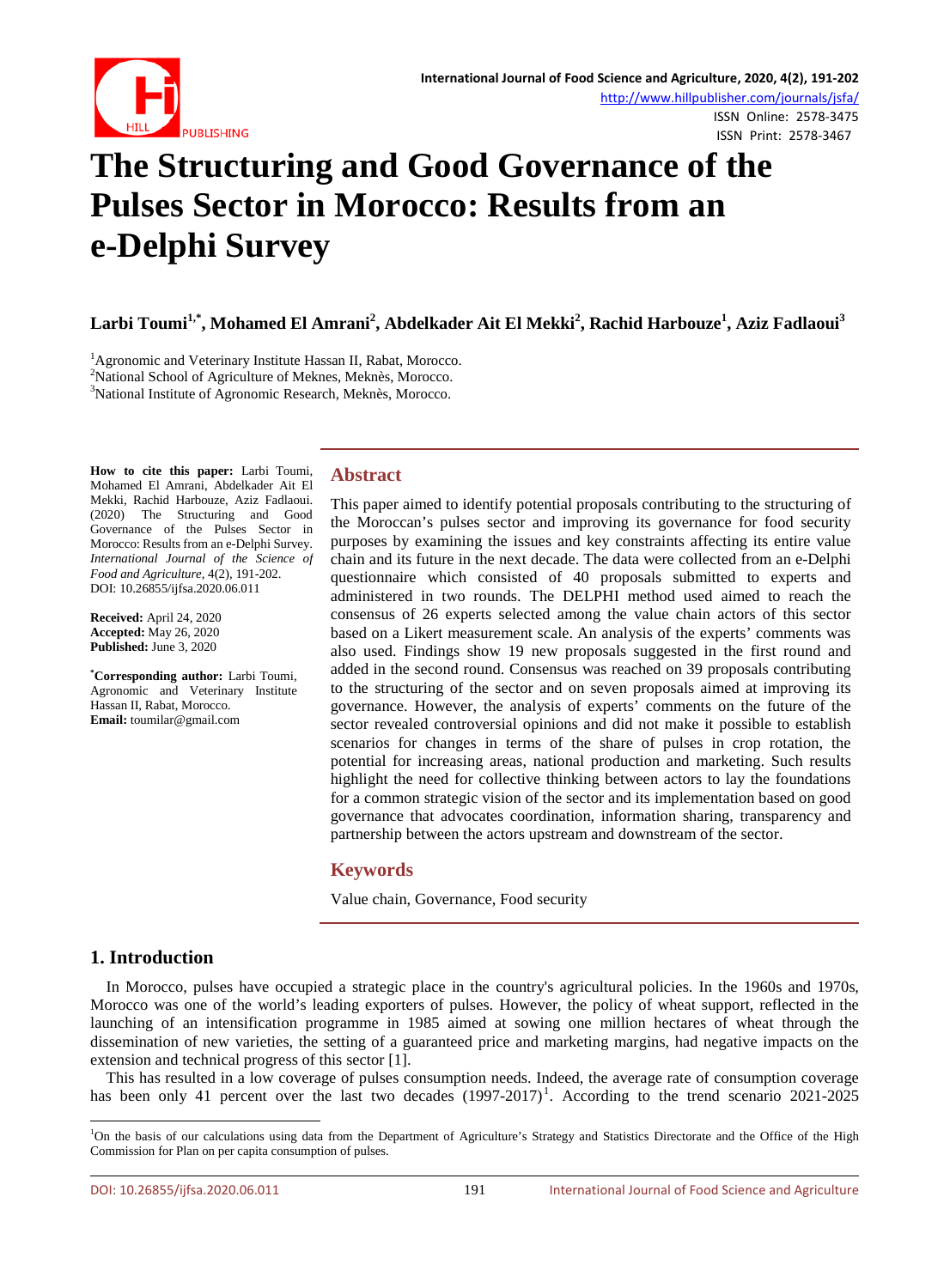established by the Office of the High Commission for Plan (HCP), this situation will persist as annual growth in pulses production will be slightly positive, barely exceeding 2 percent, which is largely insufficient to cover pulses needs [2].

In addition, the India-Morocco Initiative for the Development of Food Legumes (IMFLI) for the period September 2014 to September 2018 has diagnosed the pulses sector and analysed the downstream part of its value chain. The main constraints arising from this diagnosis are: the weak organization of the sector and its governance, the low quality of national production, high production costs, phytosanitary diseases and lack of financing [3].

By focusing on the organisation and governance of the pulses sector in Morocco and based on the results of this initiative, this paper aims to address the following question: How to structure the pulses sector and improve its governance for food security purposes by examining the issues and main constraints affecting all the links in the value chain of the sector and its future in the next decade. Compared to the various research studies that have dealt with the issue of the structuring and governance of commodity chains at both national and international levels, the paper falls within the theoretical field of value chain analysis, which focuses on the segments where value added is created by all actors (private and public, including service providers) and activities that move a basic agricultural product from production in the field to the final consumer [4].

This research aims to highlight the importance of structuring and good governance in the development of the pulses sector in Morocco through the proposal of concrete recommendations. In particular, authors aim to achieve the following results:

- Potential proposals contributing to the structuring of the pulses sector according to its different links in the value chain;
- Proposal of recommendations for good governance of the value chain for food security purposes.

#### **2. Materials and Methods**

#### **2.1 Methodological detail to address research question**

To address the research question, authors used the Delphi method that specifically aims to explore and establish increased understanding through the process of seeking consensus on key issues from a group of identified experts [5]. This method was chosen for its relevance both in terms of the selection of experts with knowledge and know-how in relation to the problematic issue addressed and the results of research studies that have applied this method in the agricultural field. Authors have opted for an iterative online consultation of the group of experts selected on the basis of a questionnaire to which the experts will have to answer in full and be informed of the results of the responses of the entire panel of experts consulted.

This consultation shall be repeated as many times as necessary in order to reach a consensus between the participants on the proposals envisaged to the questions raised. The method's specialists believe that consensus has been reached with the use of a predetermined level of consensus based upon a minimum percentage of respondent agreement and consideration of the measure of standard deviation for rated items. Responses with larger standard deviations were interpreted as having weaker consensus [5]. "Ref. [6]" consider consensus when at least 70% of the experts' agreement on the same response modality and "Ref. [7]" state that it is possible to use a standard deviation threshold at the median for measuring the level of consensus of each proposal. A standard deviation less than one is synonym of consensus.

The methodological process consists first of all of elaborating the problem to which the experts are called upon to respond. The research problem stems from the synthesis and capitalization of the results of IMFLI initiative. Once the problem has been defined, the stage of choosing and selecting the experts is started. Before contacting online, the selected experts, the questionnaire was constructed, validated and tested by other professionals and experts not surveyed to assess the relevance of the questions and the proposed answers and the feedback they might generate. In terms of data analysis and in accordance with the DELPHI method, the paper applies the following statistical indicators:

- The median score for each proposed measure;
- **-** AMSD: Absolute Mean Standard Deviation at the median to measure the degree of consensus among respondents for each proposal:

AMSD  $=\frac{\left|\sum_{i}^{n}xi - M\right|}{n}$ 

xi: degree of agreement of each proposal by expert i

- M: Median of each proposal
- n: total number of experts
- **-** The level of agreement: % of experts who agreed and strongly agreed for each proposal.

Authors used the agreement percentage (>80%) to measure the level of consensus between experts. Furthermore, they have calculated the AMSD of each proposal to confirm the level of consensus. As the questionnaire includes open-ended questions with respondent comments, the analysis focused on the frequency of recurring main ideas and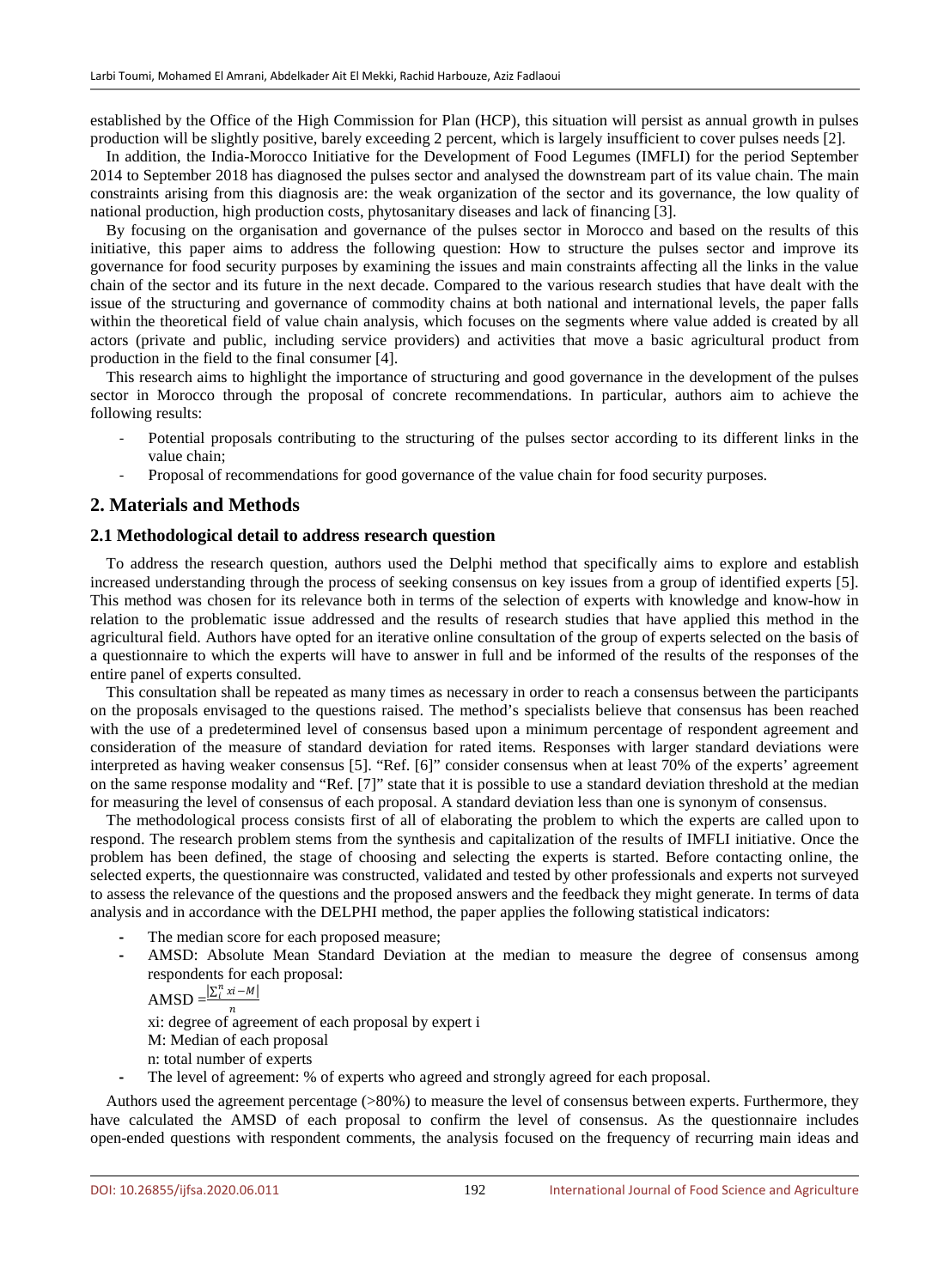controversial opinions on a matrix of comments classified and coded into 9 thematic dimensions in the appendix.

### **2.2 Data Collection**

The data were collected from an e-Delphi questionnaire in two rounds. The first version of the questionnaire was developed on the basis of an analysis and capitalisation of the deliverables and studies carried out by the IMFLI initiative and other research in order to ask the questions and propose answers affecting all the links in the value chain. The questions are of two types:

- **-** Firm questions with a response grid in which the expert is asked to express his or her degree of agreement with the proposals on a scale of 1 to 5 (1=Strongly disagree, 2=Disagree, 3=Neither agree nor disagree, 4=Agree, 5=Strongly agree);
- **-** Open-ended questions with comments from the expert where he or she is asked to propose alternative proposals and argue his or her choice and/or response.

The questionnaire of the first round includes 40 proposed answers to the different constraints and main issues of the different links of the value chain of the sector, in addition to open questions related to the future of the sector in the next decade in terms of the potential for increasing areas, national production, yield, marketing and the share of pulses in crop rotations. These proposals, called items, are distributed in the appendix by thematic dimension corresponding to the nature of the questions. Following the closure of the first round, the second questionnaire is drawn up on the basis of the quantitative and qualitative analysis of the responses from the first round, where the respondent is asked to express again his or her agreement/disagreement on the basis of the median score and the % agree and strongly agree for each proposal for all respondents as well as new proposals that were not included in the questionnaire of the first round.

#### **2.3 Establishment of the panel of experts**

The questionnaire was administered online in two rounds to a panel of 26 resource persons involved in the pulses sector. The selection of experts was carried out on the basis of the following criteria:

- **-** Involvement as actors in the innovation platforms created in the framework of the IMFLI initiative, as an appropriate tool for consultation and coordination between actors in the sector and for the dissemination and adoption of technologies introduced by this initiative [8].
- **-** Knowledge and know-how related to pulses in terms of exercising one's profession as a producer, seed producer, exporter, importer, aggregator, processor, agricultural adviser and manager working in public institutions (Department of Agriculture, National Office for Food Safety, Inter-professional National Office of Cereals and Pulses, National Society of commercialization of Seeds, Morocco Foodex, National Institute of Agronomic Research, National Office of Agricultural Advice).

The composition of this panel by category of expertise is given in the following table:

| <b>Category of membership</b>         | Areas of expertise                                                    | <b>Number of persons</b><br>surveyed |
|---------------------------------------|-----------------------------------------------------------------------|--------------------------------------|
|                                       | Seed production and marketing                                         |                                      |
| Professionals/private sector          | Production + Processing (GIE and Cooperatives)                        |                                      |
|                                       | Import/trade                                                          |                                      |
|                                       | <b>Total category of Professionals</b>                                | 8                                    |
|                                       | Market Supply and Regulation                                          | $\overline{c}$                       |
|                                       | Administration (Ministry and Regional Directorates of<br>Agriculture) | 3                                    |
| Institutional/public sector           | Sanitary control                                                      |                                      |
|                                       | Agricultural Advice                                                   |                                      |
|                                       | <b>Export Coordination and Control</b>                                |                                      |
|                                       | <b>Agricultural Research</b>                                          |                                      |
| <b>Total category of Institutions</b> |                                                                       | 13                                   |
| Experts and specialists               | Varietal selection, production, organization,<br>marketing            | 5                                    |
|                                       | Total category of independent experts                                 |                                      |
| <b>Grand Total</b>                    |                                                                       | 26                                   |

#### **Table 1. Composition of the panel of persons surveyed by area of expertise**

Authors' compilation (Delphi survey 2019)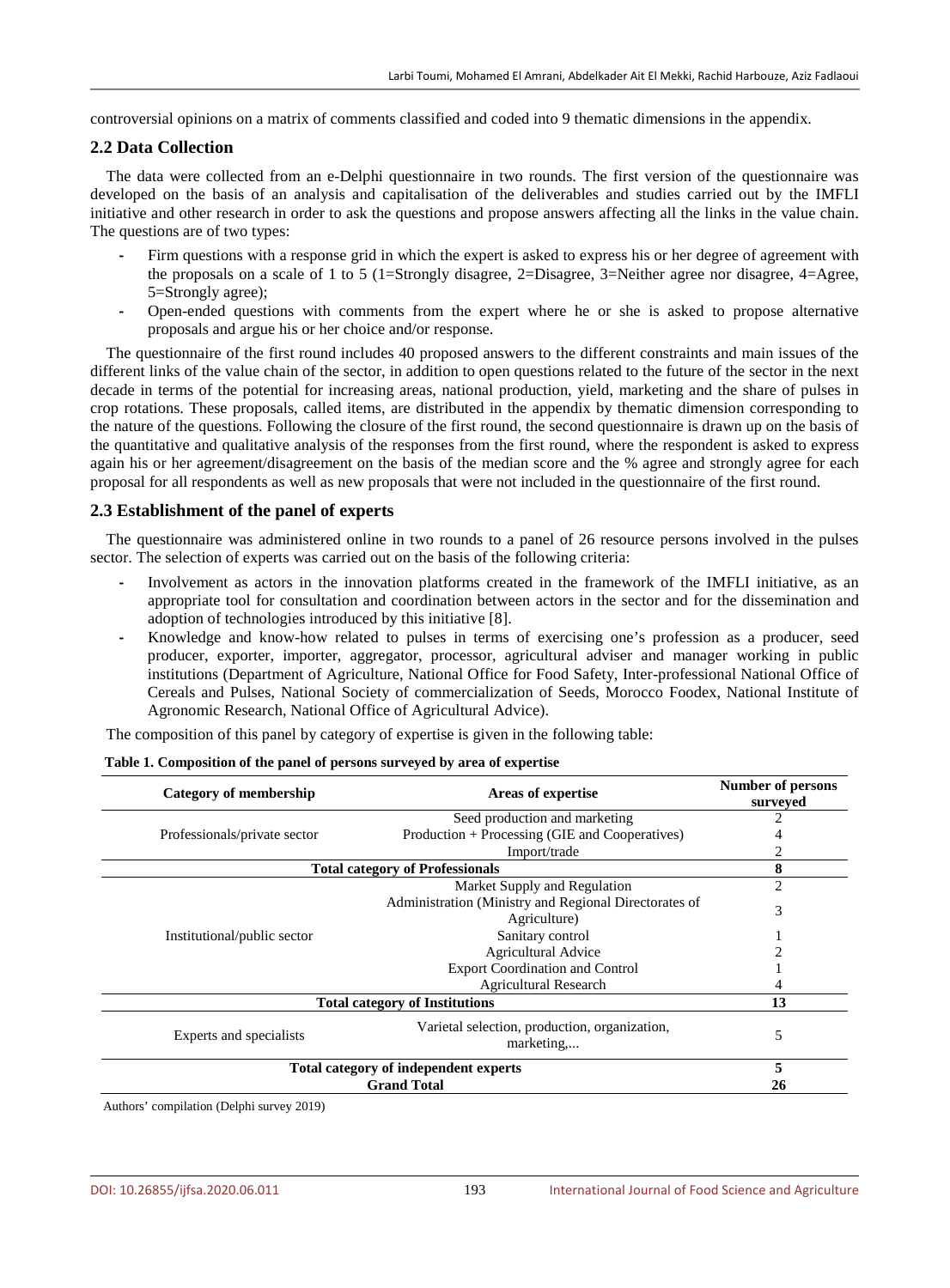Of the 26 persons selected and contacted to take part in the DELPHI survey, the response rate was very satisfactory both in the first round (88%) and in the second round (96%). The first round of questionnaires took place from mid-July to mid-September 2019 and the second round took place from the beginning of October to the end of November 2019. Expert support by telephone was planned throughout the methodological process of the Delphi survey.

# **2.4 Limitations**

One the major limit of the Delphi method is to guide the consensus by proposing answers to experts. To avoid this inconvenient, authors have chosen a panel of experts with profile varied to arise not only consensus but also disagreement and have included in the questionnaire open-ended questions with comment from the expert where he must argue his choice of level of agreement of each proposal. An accompaniment by phone to experts is also planned in order to explain the process of the Delphi method, ask for their explanations of their choice and to have their response in time.

# **3. Results and Discussion**

#### **3.1 Consensus versus Disagreement of the Experts Responses**

By analysing the AMSD (Absolute Mean Standard Deviation at the median) of the responses of the experts at the level of each proposal between the two rounds, there is a consensus in all the proposals, since the AMSD varies between 0.043 (Min) and 0.68 (Max) for the 1st round and oscillates almost between the same minimum and maximum values in the 2nd round (0.045 (Min) and 0.65 (Max)). These AMSDs are all less than 1, which is synonymous with consensus. In addition, the ranking of proposals by round of questionnaire according to the level of agreement can be envisaged as follows:

- First level: very strong agreement around 90%-100%.
- $\triangleright$  Second level: strong agreement around 80%-90%.
- Third level: moderately strong agreement around 60%-80%.
- $\triangleright$  Fourth level: medium to low agreement < 60%.

As mentioned in the table below, authors conclude that in moving from Round 1 to Round 2, the number of proposals at the first level of agreement increased by +10 at the expense of proposals at the second level (-6) and the third level (-4), implying that respondents were influenced by the results of all respondents in Round 1. However, it should be noted that there are no proposals with a low to medium level of agreement (< 60%).

|                            | <sup>1st</sup> Round       | <sup>2nd</sup> Round       | Evolution |
|----------------------------|----------------------------|----------------------------|-----------|
| <b>Levels of agreement</b> | <b>Number of proposals</b> | <b>Number of proposals</b> |           |
| $1st$ level 90-100%        | 26                         | 36                         | $+10$     |
| $^{2nd}$ level 80-90%      | 10                         |                            | -6        |
| $3rd$ level 60-80%         |                            |                            | -4        |

#### **Table 2. Ranking of proposed responses by level of agreement**

Authors' compilation (Delphi survey 2019)

On the other hand, the analysis of the rate of disagreement after the second round for the value chain actors of the sector according to the category of the experts surveyed, shows a divergence in the disagreement between professionals and institutions from public sector. Indeed, for professionals both upstream and downstream of the value chain, the low disagreement rate of 20% is evident for the following proposals:

- **-** Proximity of certified seed outlets as a measure to improve the utilisation rate of certified seeds;
- **-** Labour costs as a constraint on the development of the sector.

While for the public sector, the disagreement rate varies between 17% and 33% and mainly concerns the following proposals:

- **-** Lack of financing as a constraint to the development of the sector;
- **-** Affordability of Certified seed prices as a measure to improve the rate of use of Certified seeds;
- **-** Professionalization of the negotiation process between value chain actors as a measure to strengthen the visibility between actors in the value chain.

So, this analysis of consensus and disagreement between experts shows an orientation more towards consensus than disagreement.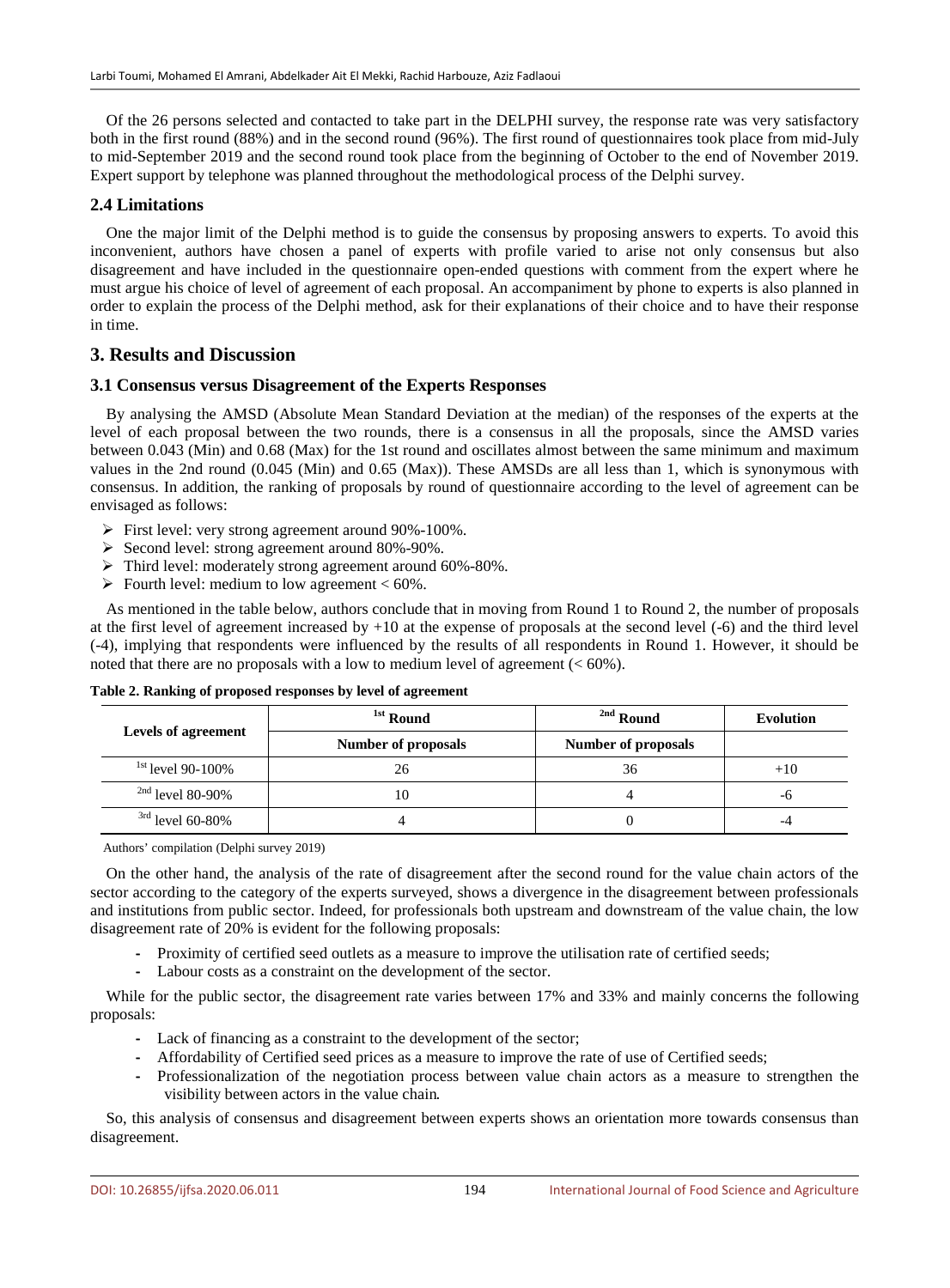### **3.2 Consensus versus Disagreement on new proposals from the panel of experts**

The analysis of the respondents' comments was very rich in new ideas. Indeed, the experts surveyed proposed 19 new measures in the first round and added in the second round. 16 of the 19 proposals (84%) received a very strong level of agreement, ranging from 80%-100% of the experts, which indicates their relevance for experts. Moreover, some new measures proposed have a law level of disagreement and concerns the following thematic dimensions:

#### **Global diagnosis of the sector:**

Lack of mapping for the most appropriate species and varieties for each production area as a new constraint for the development of the sector (55% of disagreement).

#### **Inputs/Seeds:**

State guarantee of a sale price that could pull up the price and encourage farmers to grow pulses as a measure to improve the rate of utilisation of certified seeds (32% of disagreement);

According to the respondents' opinions on improving governance for food security purposes, the governance model of the sector must be based on consultation, dialogue and partnership between the actors upstream and downstream of the sector. The eight new proposed actions of good governance advocates coordination, information sharing, transparency and partnership between the actors upstream and downstream of the sector. They received a strong level of agreement from the experts. So, the all new proposals with a strong level of agreement are summarized and ranked in the table below according to the level of agreement by thematic dimensions:

| <b>Thematic</b><br><b>Dimensions</b>          | New proposals                                                                                                                                                                                                                                                                                                                                                                                                                                                     | Level of<br>agreement $(\% )$ | <b>Ranking</b> |
|-----------------------------------------------|-------------------------------------------------------------------------------------------------------------------------------------------------------------------------------------------------------------------------------------------------------------------------------------------------------------------------------------------------------------------------------------------------------------------------------------------------------------------|-------------------------------|----------------|
| <b>Global Diagnosis</b><br>of the sector      | -The irregularity of climatic conditions as a recurring factor given the<br>vulnerability of pulses to climate change;                                                                                                                                                                                                                                                                                                                                            | 94                            | $\mathbf{1}$   |
|                                               | - The factors of unaffordable prices and availability of certified seeds to<br>producers encourage producers to use local seeds                                                                                                                                                                                                                                                                                                                                   | 83                            | 2              |
| <b>Inputs/seeds</b>                           | -Support of national research to develop new adapted and productive<br>varieties                                                                                                                                                                                                                                                                                                                                                                                  | 83                            | 1              |
|                                               | -Installation of Village Based Seed Enterprises for the production of<br>seeds of declared quality at the level of Economic Interest Groups or<br>Cooperatives;                                                                                                                                                                                                                                                                                                   | 83                            | 3              |
| <b>Production</b>                             | -Introduction of pulses varieties adapted to mechanical harvesting,<br>particularly for lentils;                                                                                                                                                                                                                                                                                                                                                                  | 94                            | $\mathbf{1}$   |
|                                               | -Encouraging and raising farmers' awareness of forms of association<br>around pulses (agroforestry)                                                                                                                                                                                                                                                                                                                                                               | 89                            | 2              |
| <b>Transformation</b><br>and Valorisation     | -Identification of traditional local gastronomic products based on pulses<br>suitable for technological processing;                                                                                                                                                                                                                                                                                                                                               | 94                            | $\mathbf{1}$   |
|                                               | -Support for young producers for the creation of start-ups in rural areas<br>for the processing of pulses;                                                                                                                                                                                                                                                                                                                                                        | 94                            | 1              |
|                                               | -Accompaniment and supervision of organizations at the local level<br>(Provincial Directions of Agriculture, Chambers of Agriculture,<br>Agricultural Advice services, Sanitarian Control services,) of the<br>activities launched at the scale of the 5 regional innovation platforms<br>created within the framework of the Moroccan-Indian Initiative for<br>Food Legumes (IMFLI) to ensure a good functioning of the<br>valorisation units already identified | 94                            | 1              |
| <b>Governance and</b><br><b>Food Security</b> | -Improving the efficiency and effectiveness of actions in favour of the<br>sector (seed production, varietal research, health control, agricultural<br>advisory services, Pillar II and aggregation projects of Green Morocco<br>Plan, supply and demand regulation);                                                                                                                                                                                             | 95                            | 2              |
|                                               | -Reinforcement of coordination and synergies between the value chain<br>actors concerned by pulses for better optimisation of actions and<br>reduction of production factor costs;                                                                                                                                                                                                                                                                                | 95                            | $\overline{2}$ |
|                                               | -Development of trust and transparency vis-à-vis the various partners<br>and users involved in the sector;                                                                                                                                                                                                                                                                                                                                                        | 91                            | 3              |

**Table 3. Level of agreement and Ranking of new proposals**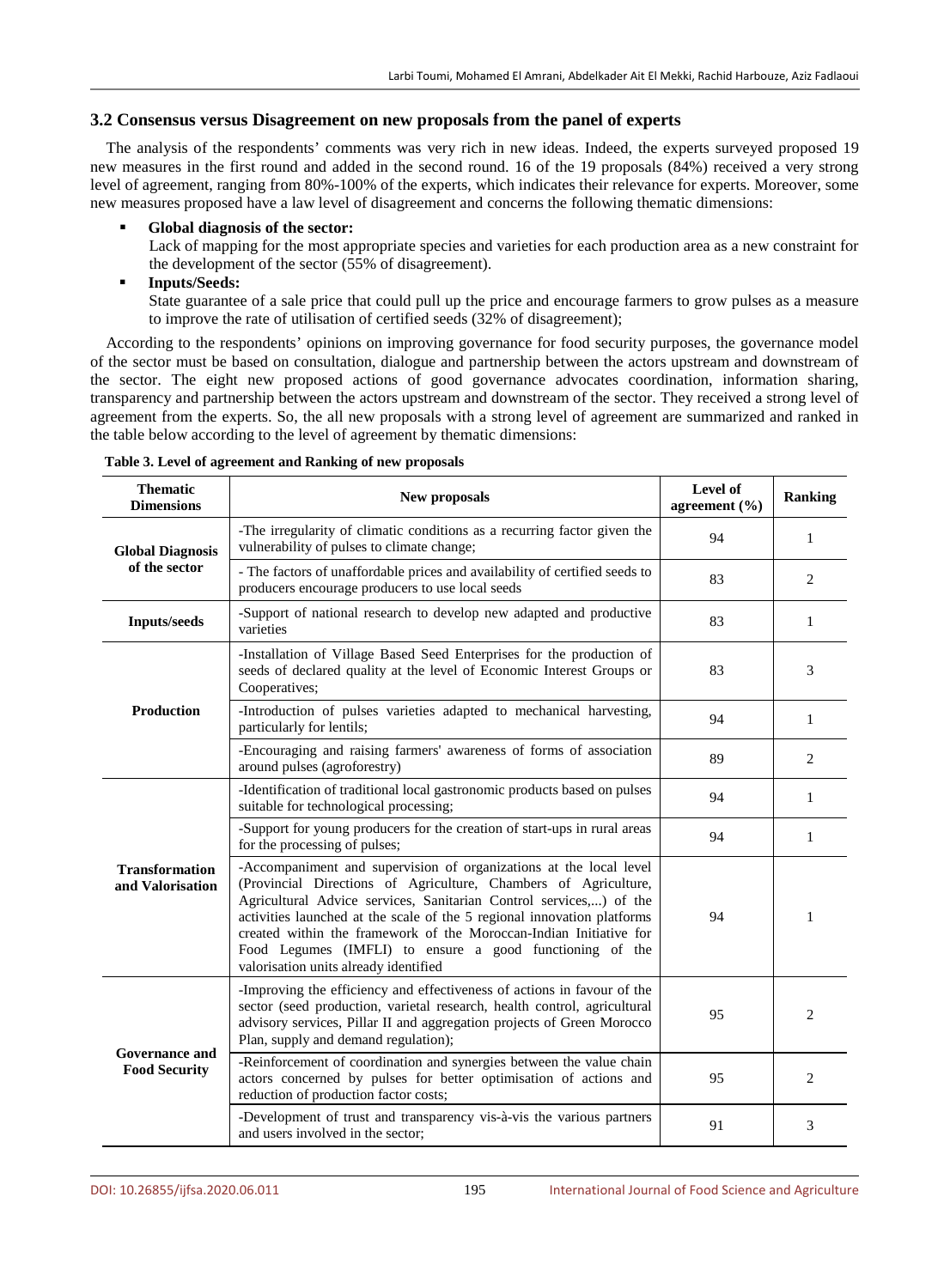| -Improvement of the quality of the services provided and consolidation<br>of the climate of trust between the actors involved in the sector;                                                                                                     | 91  | 3 |
|--------------------------------------------------------------------------------------------------------------------------------------------------------------------------------------------------------------------------------------------------|-----|---|
| -Strengthening the role of the Inter-Professional National Office of<br>Cereals and Pulses for the local supply of pulses and price stabilization,<br>particularly in the event of low national production (regulation of<br>supply and demand); | 77  |   |
| -Sharing of information on prices between the actors concerned by the<br>sector and development of a price observatory;                                                                                                                          | 86  |   |
| -Development of short and/or local circuits on the part of consumers,<br>local authorities and the State to reduce price increases by<br>intermediaries;                                                                                         | 100 |   |
| -Reinforcement of the coordination of product control along the value<br>chain (inputs to the consumer) within the framework of the provincial<br>commissions (sanitarian control services, local authority, Province, ).                        | 86  |   |

Authors' compilation (Delphi survey 2019)

# **3.3 Consensus versus Disagreement of the panel of experts on the proposals contributing to the structuring of the sector**

In order to propose an outline of the proposals contributing to a structuring of the pulses sector within each link of the value chain, authors have retained the action proposals with a very high level of agreement ranging from 80%-100%. On the other hand, the analysis of the divergence of opinions on these proposals between actors upstream and downstream of the value chain after the two rounds of the Delphi survey did not reveal a great divergence of opinions. The only disagreement was on the proximity of sales outlets as a measure of increasing the rate of use of certified seeds.

The agreed proposals are summarised by the main issues of each value chain link in the table below. According to the ranking of expert's agreement, the first actions responding to the main issues of each link of the pulses value chain are:

#### **Inputs/Seeds**:

- **-** Supporting national research to develop new, adapted and productive varieties;
- **-** Strengthening Farm Advisory Services: Demonstration Trials and Field Farms School.

**Supply**:

**-** Strengthening the capacities of producers and professional organisations in management and negotiation to assert their rights.

#### **Production**:

- **-** Producers' use by producers of sustainable good agricultural practices for the management of pulses (direct sowing, long crop rotation, water and soil conservation, choice of varieties, etc.);
- **-** Use of varietal choice with high production potential;
- **-** Awareness of producers to organize collectively in cooperatives to reduce production costs (collective purchase of inputs);
- **-** Mechanization of pulses handling operations;
- **-** Introduction of pulses varieties adapted to mechanical harvesting, particularly for lentils;
- **-** Encouragement and technological transfer of the results of agronomic research on pulses to producers and enable them to benefit from international practices and progress in this sector;
- **-** Encouraging and making producers aware of the forms of association with pulses;
- **-** Use of disease-resistant varieties.

#### **Transformation and valorisation**:

- Diversification of pulses products (flour, semolina, shelled, frozen, preserved), through the development of new transformation processes;
- Reinforcement of existing cleaning and calibration operations to improve quality;

#### **Distribution**:

- Elaborating of supply contracts in favour of structuring the downstream part of the value chain and encouraging greater investment along the value chain;
- Development of short and/or proximity circuits by consumers, communities and the State;
- Encouraging attractive outlets (out-of-home catering) around the labels of pulses (Origin/Bio/Geographic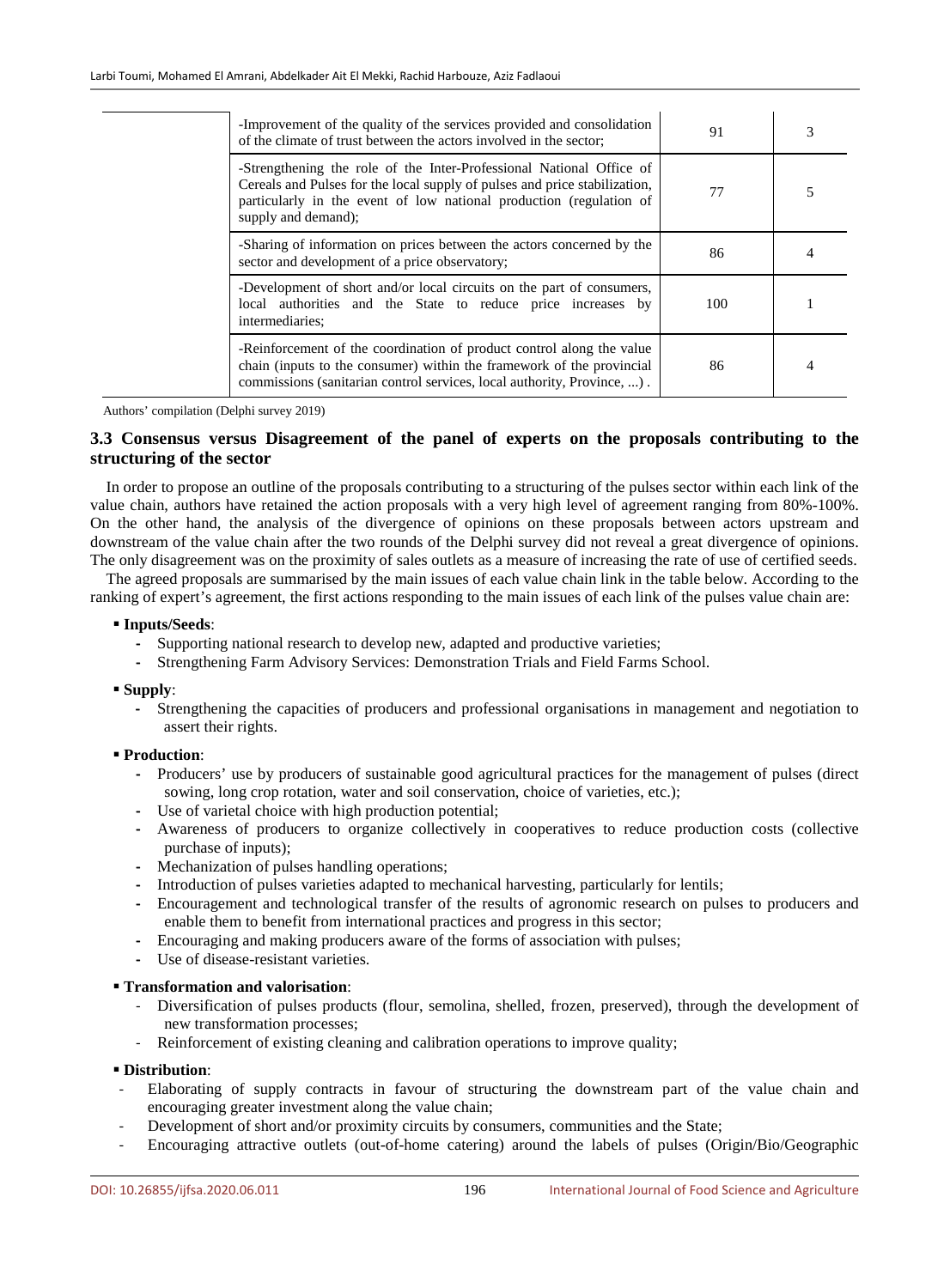Indication);

- Promotion of pulse product labels to wholesale traders;
- Integration of pulses into existing and efficient distribution channels;

#### **Consumption**:

- Conduct of a joint action between the health authorities and the Department of Agriculture to make Moroccan consumers aware of the nutritional and health benefits of pulses;
- Reinforcement of the control of imported pulses against Genetic Modified Organisms.

These proposals will help the actors of the value chain to understand the functioning of each link of the value chain through the identification of the main issues that are facing the structuring of the value chain as a whole. Concerning the agricultural policies, they are not identified by the Green Morocco Plan which consists only on some tools and actions in favour of the sector and mainly concern:

- The opportunities offered by aggregation and projects for the development of the sector;
- Multi-risk insurance where pulses benefit from a 90% subsidy rate in unfavourable, intermediate and favourable first-level areas;
- The adoption of a law 12-03 on the inter-professional organization of agricultural sectors, which the pulses sector does not benefit from;
- A law on the adoption of Distinctive Signs of Origin and Quality (DSOQ) through which the Zaer lentil (Khemisset province) was recognized as a geographical indication;
- A programme contract between the State and the profession for the development of the seed sector where the use of certified pulse seeds didn't reach the rate of 10% projected in 2020.

However, these actions don't concern all the value chain links of the pulses sector and are not integrated into a strategic vision dedicated to the sector, taking into account its specificities.

| <b>Value Chain</b><br>links | <b>Main Issues</b>                                                                                                                          | Proposals with +80% of agreement                                                                                                                                                   | <b>Ranking</b> |
|-----------------------------|---------------------------------------------------------------------------------------------------------------------------------------------|------------------------------------------------------------------------------------------------------------------------------------------------------------------------------------|----------------|
| <b>Seeds</b>                | - Broaden the range<br>of adapted and<br>productive varieties<br>through varietal<br>research<br>programmes                                 | - Strengthening Farm Advisory Services: Demonstration Trials and Field<br>Farms School:                                                                                            | 1              |
|                             |                                                                                                                                             | - Subsidy for the multiplication of certified seeds by producers;                                                                                                                  | 2              |
|                             |                                                                                                                                             | - Price accessibility of certified seeds;                                                                                                                                          | 3              |
|                             |                                                                                                                                             | - Proximity of certified seed outlets;                                                                                                                                             | $\overline{4}$ |
|                             |                                                                                                                                             | - Supporting national research to develop new, adapted and productive<br>varieties:                                                                                                | 1              |
| <b>Supply</b>               | - Helping producers<br>to better position<br>themselves in the<br>supply chain<br>- Strengthen<br>visibility between<br>supply chain actors | -Awareness of the creation of producer associations around a national<br>federation in order to overcome the fragmentation of local supply;                                        | 3              |
|                             |                                                                                                                                             | -Strengthening of producer organisations around subjects of common<br>interest (management, marketing, labelling, etc.) that can be dealt with<br>collectively;                    | 2              |
|                             |                                                                                                                                             | -Strengthening the circulation and sharing of information between actors<br>in the value chain (product origin);                                                                   | 2              |
|                             |                                                                                                                                             | -Development of partnerships between upstream and downstream<br>players in the sector for the well-being of the consumer (quality and<br>accessibility);                           | 2              |
|                             |                                                                                                                                             | -Grouping producers and industrialists around food-processing groups to<br>form a negotiating force;                                                                               | 3              |
|                             |                                                                                                                                             | -Improvement of the internal and democratic governance of professional<br>organizations (Associations, Cooperatives, Economic interest groups,<br>Inter-professional Federations); | 2              |
|                             |                                                                                                                                             | -Strengthening the capacities of producers and professional organisations<br>in management and negotiation to assert their rights;                                                 | 1              |
|                             |                                                                                                                                             | -Professionalization of the negotiation process between actors in the<br>value chain                                                                                               | 4              |

**Table 4. Proposals structuring the pulses sector according to its links in the value chain**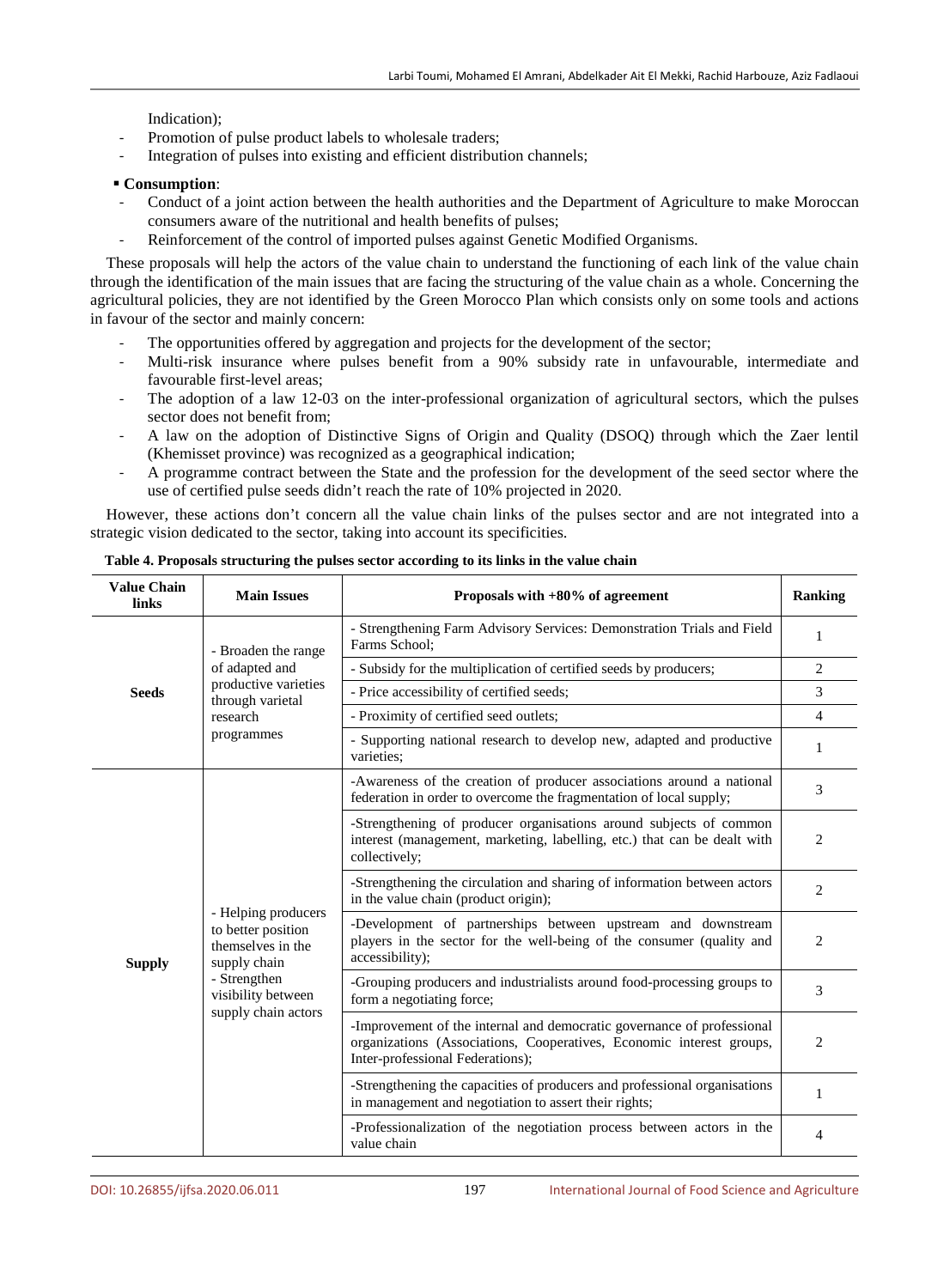|                                           |                                                                                                                                 | -Producers' use of sustainable good agricultural practices for the man-<br>agement of pulses (direct sowing, long crop rotation, water and soil con-<br>servation, choice of varieties, etc.);                                                                                                                                                                                                                                                | 1              |
|-------------------------------------------|---------------------------------------------------------------------------------------------------------------------------------|-----------------------------------------------------------------------------------------------------------------------------------------------------------------------------------------------------------------------------------------------------------------------------------------------------------------------------------------------------------------------------------------------------------------------------------------------|----------------|
|                                           |                                                                                                                                 | -Use of varietal choice with high production potential;                                                                                                                                                                                                                                                                                                                                                                                       | $\mathbf{1}$   |
|                                           | -Awareness of producers to organize collectively in cooperatives to<br>reduce production costs (collective purchase of inputs); | 1                                                                                                                                                                                                                                                                                                                                                                                                                                             |                |
|                                           |                                                                                                                                 | -Increase in the rate of use of certified seed by producers;                                                                                                                                                                                                                                                                                                                                                                                  | $\overline{2}$ |
|                                           |                                                                                                                                 | -Mechanization of pulses handling operations;                                                                                                                                                                                                                                                                                                                                                                                                 | $\mathbf{1}$   |
| <b>Production</b>                         | - Ensuring<br>production in<br>quantity and quality;                                                                            | - Installation of Village Based Seed Enterprises for the production of<br>seeds of declared quality at the level of Economic Interest Groups or<br>Cooperatives;                                                                                                                                                                                                                                                                              | 3              |
|                                           |                                                                                                                                 | -Introduction of pulses varieties adapted to mechanical harvesting,<br>particularly for lentils;                                                                                                                                                                                                                                                                                                                                              | $\mathbf{1}$   |
|                                           |                                                                                                                                 | -Encouragement and technological transfer of the results of agronomic<br>research on pulses to producers and enable them to benefit from<br>international practices and progress in this sector;                                                                                                                                                                                                                                              | 1              |
|                                           |                                                                                                                                 | -Encouraging and making producers aware of the forms of association<br>with pulses;                                                                                                                                                                                                                                                                                                                                                           | $\mathbf{1}$   |
|                                           |                                                                                                                                 | -Use of disease-resistant varieties.                                                                                                                                                                                                                                                                                                                                                                                                          | $\mathbf{1}$   |
|                                           |                                                                                                                                 | -Diversification of pulses products (flour, semolina, shelled, frozen,<br>preserved,) through the development of new transformation processes;                                                                                                                                                                                                                                                                                                | $\mathbf{1}$   |
|                                           |                                                                                                                                 | -Reinforcement of existing cleaning and calibration operations to<br>improve quality;                                                                                                                                                                                                                                                                                                                                                         | 1              |
|                                           |                                                                                                                                 | -Encouragement of producers for certification and labelling;                                                                                                                                                                                                                                                                                                                                                                                  | $\sqrt{2}$     |
|                                           | Develop<br>transformation and<br>valorisation<br>processes specific to<br>pulses;                                               | -Encouragement for the development of storage systems in order to limit<br>the fall in agricultural prices during years of high production;                                                                                                                                                                                                                                                                                                   | $\overline{c}$ |
| Transforma-<br>tion and valor-<br>isation |                                                                                                                                 | -Identification of traditional local gastronomic products based on pulses<br>suitable for technological processing;                                                                                                                                                                                                                                                                                                                           | 3              |
|                                           |                                                                                                                                 | -Support for young producers for the creation of rural start-ups for the<br>processing of pulses;                                                                                                                                                                                                                                                                                                                                             | 2              |
|                                           |                                                                                                                                 | -Support and supervision of local organizations (Provincial Directions of<br>Agriculture, Chambers of Agriculture, Agricultural Advice services,<br>sanitarian control services, ) of the activities launched at the scale of<br>the 5 regional innovation platforms created within the framework of the<br>Moroccan-Indian Initiative for Food Legumes (IMFLI) to ensure a good<br>functioning of the already identified valorisation units. | 2              |
|                                           | Modernizing<br>the<br>distribution channels<br>of the value chain                                                               | -Elaborating of supply contracts in favour of structuring the downstream<br>part of the value chain and encouraging greater investment along the<br>value chain;                                                                                                                                                                                                                                                                              |                |
| <b>Distribution</b>                       |                                                                                                                                 | -Development of short and/or proximity circuits by consumers,<br>communities and the State;                                                                                                                                                                                                                                                                                                                                                   | 2              |
|                                           |                                                                                                                                 | -Encouraging attractive outlets (out-of-home catering) around the labels<br>of pulses (Origin/Bio/Geographic Indication);                                                                                                                                                                                                                                                                                                                     | $\mathbf{1}$   |
|                                           |                                                                                                                                 | -Promotion of pulse product labels to wholesale traders;                                                                                                                                                                                                                                                                                                                                                                                      | $\mathbf{1}$   |
|                                           |                                                                                                                                 | -Integration of pulses into existing and efficient distribution channels;                                                                                                                                                                                                                                                                                                                                                                     | $\mathbf{1}$   |
|                                           | Developing the<br>nutritional<br>importance of pulses<br>in the consumption<br>of Moroccans                                     | -Conduct of a joint action between the health authorities and the<br>Department of Agriculture to make Moroccan consumers aware of the<br>nutritional and health benefits of pulses;                                                                                                                                                                                                                                                          | 1              |
| Consumption                               |                                                                                                                                 | -Consumer awareness through nutritional rehabilitation in schools;                                                                                                                                                                                                                                                                                                                                                                            | $\overline{2}$ |
|                                           |                                                                                                                                 | -Innovation on new products more suitable for consumption and use by<br>high-income social groups;                                                                                                                                                                                                                                                                                                                                            | 3              |
|                                           |                                                                                                                                 | -Reinforcement of the control of imported legumes against Genetic<br>Modified Organisms                                                                                                                                                                                                                                                                                                                                                       | 1              |

Authors' compilation (Delphi survey 2019)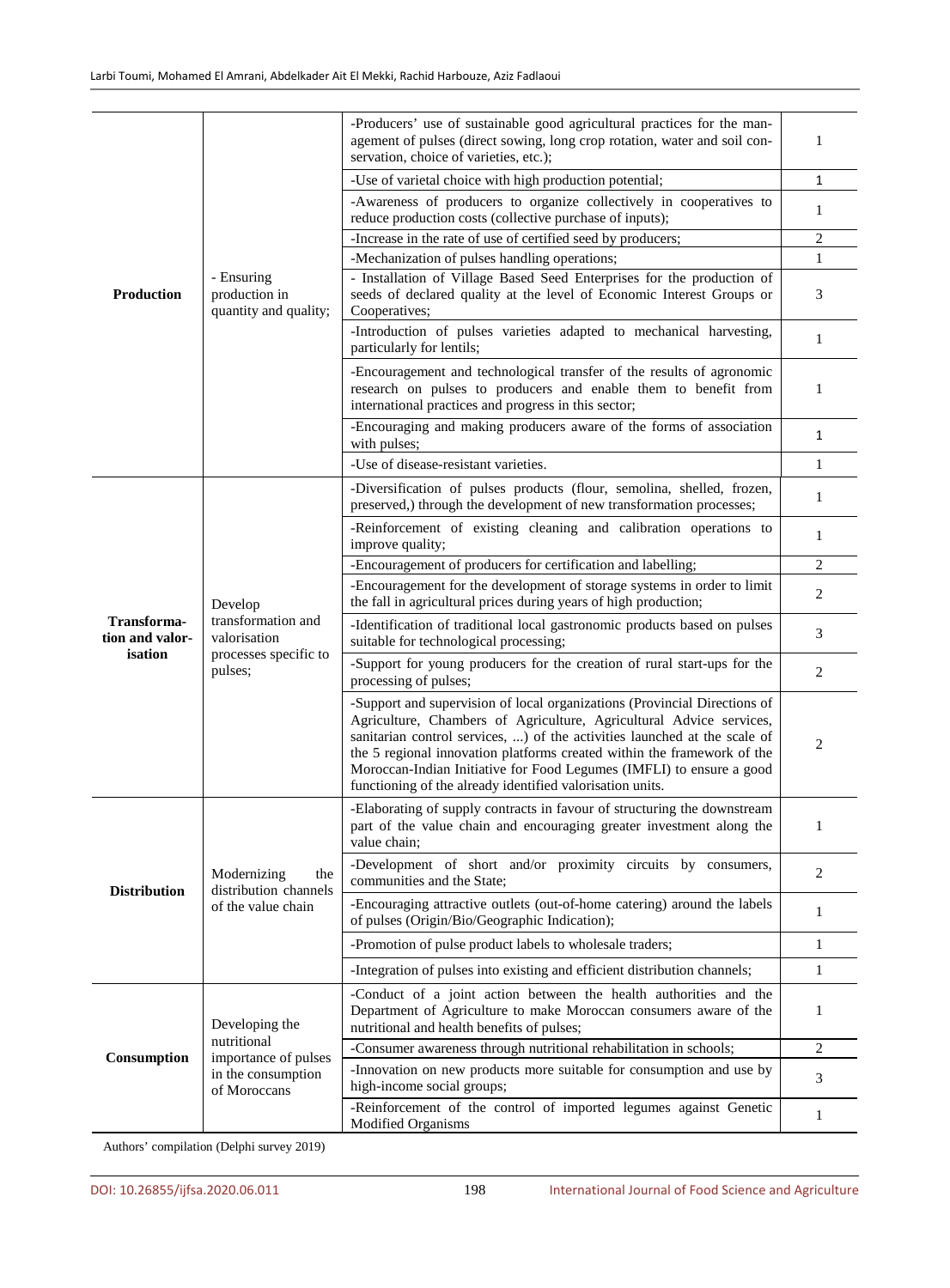### **3.4 Analysis of experts' comments on the future of the sector in the next decade (horizon 2030)**

After having questioned the experts of our panel on the measures to be taken to overcome the main issues of the different links of the value chain of the sector and its good governance for food security purposes, authors considered it useful to know their opinion on the potential of growth of the sector in the next decade taking into account the issues and constraints that this sector is facing. The opinions were controversial, which did not make it possible to establish scenarios for changes in terms of the share of pulses in crop rotation, the potential for increasing areas, national production and marketing. The following is a summary of the interpretation of the respondents' comments:

| <b>Themes</b>     | <b>Experts' opinions</b>                                                                                                                                                                                                                                                                                                                                                                                                                                                                                                                                                                                                                                                                                                                                                   |  |
|-------------------|----------------------------------------------------------------------------------------------------------------------------------------------------------------------------------------------------------------------------------------------------------------------------------------------------------------------------------------------------------------------------------------------------------------------------------------------------------------------------------------------------------------------------------------------------------------------------------------------------------------------------------------------------------------------------------------------------------------------------------------------------------------------------|--|
| Crop rotation     | Some argue for an increase due to rising pulses prices and in case of good weather conditions (30%)<br>frequency of opinions);<br>Others link the positive development of crop rotation to State support measures for this sector (30%<br>frequency of opinions);<br>On the other hand, others see a downward trend due to the low yields recorded, which may be<br>amplified by the risk of climate change (33% frequency of opinions);<br>20% of respondents did not express their opinion while 7% see stagnation.                                                                                                                                                                                                                                                      |  |
| <b>Areas</b>      | 64% of respondents estimate an increase in the order of 10-25%, given the extensive work done to<br>increase interest in pulses at both producer and consumer levels. In addition, raising awareness of<br>the importance of soil conservation and improving soil quality through the adoption of rotations<br>and crop associations with pulses would increase the area sown to these crops.<br>On the other hand, those who have a contrary opinion (29% of the opinions) consider a regression<br>due to the fact that pulses are secondary crops among farmers and the negative effect of the high<br>added value plantations encouraged by the Green Morocco Plan.<br>Other opinions (7%) see stagnation in the absence of a clear strategy dedicated to this sector. |  |
| <b>Production</b> | 50% of the respondents consider an increase provided that new technologies are applied and<br>political support given the social and economic nature of pulses and the limitation in particular of<br>imports in the normal season.<br>On the other hand, 40% of the respondents' opinions project a regression due to production levels<br>reflecting a sustained reduction for several decades due to the low profitability of these crops and<br>price competition from foreign products.<br>Others see stagnation in the absence of a clear strategy dedicated to pulses (10% opinion).                                                                                                                                                                                |  |
| <b>Marketing</b>  | Only 33% of respondents expressed opinions that were not unanimous.<br>Some argue that it would have no prospects given the current situation in the marketing of pulses,<br>marked by low quantities marketed on the internal market and massive competition from imported<br>pulses, generally due to non-compliance of quality with internal market requirements.<br>Others believe that there is potential for marketing provided that the chain is structured along its<br>value chain and progress is made in improving quality and performance.                                                                                                                                                                                                                     |  |

Authors' compilation (Delphi survey 2019)

On the other hand, in terms of yield prospects, the majority of experts (+90%) believe that there is a potential for a 50% increase in yield in the next decade, but only if an optimal technical itinerary is adopted (use of certified seeds of high-performance varieties, adoption of direct seeding, fertilisation, control of diseases, pests and weeds, mechanization of harvesting, etc.) and the introduction of winter varieties (in the case of chickpeas).This result can be explained by the absence of a common vision of development of the pulses sector shared by all the actors in the sector.

# **4. Conclusion**

In conclusion, authors can state that the application of a method that has proven its scientific relevance has been revealing and very rich in ideas and concrete recommendations for a structured, organised and good governed pulses sector. Indeed, this method has enabled authors to gain insight into the perception of experts with varied profiles, both on the future of the sector and on its development. The analysis of disagreement through the arguments and comments between actors in the value chain of the sector did not reveal a great divergence of opinions. On the other hand, it showed an enrichment of ideas oriented more towards consensus than disagreement. However, in terms of forward-looking analysis, opinions are controversial and the Delphi method did not allow authors to establish scenarios for changes in terms of the share of pulses in crop rotation, the potential for increasing areas, national production and marketing.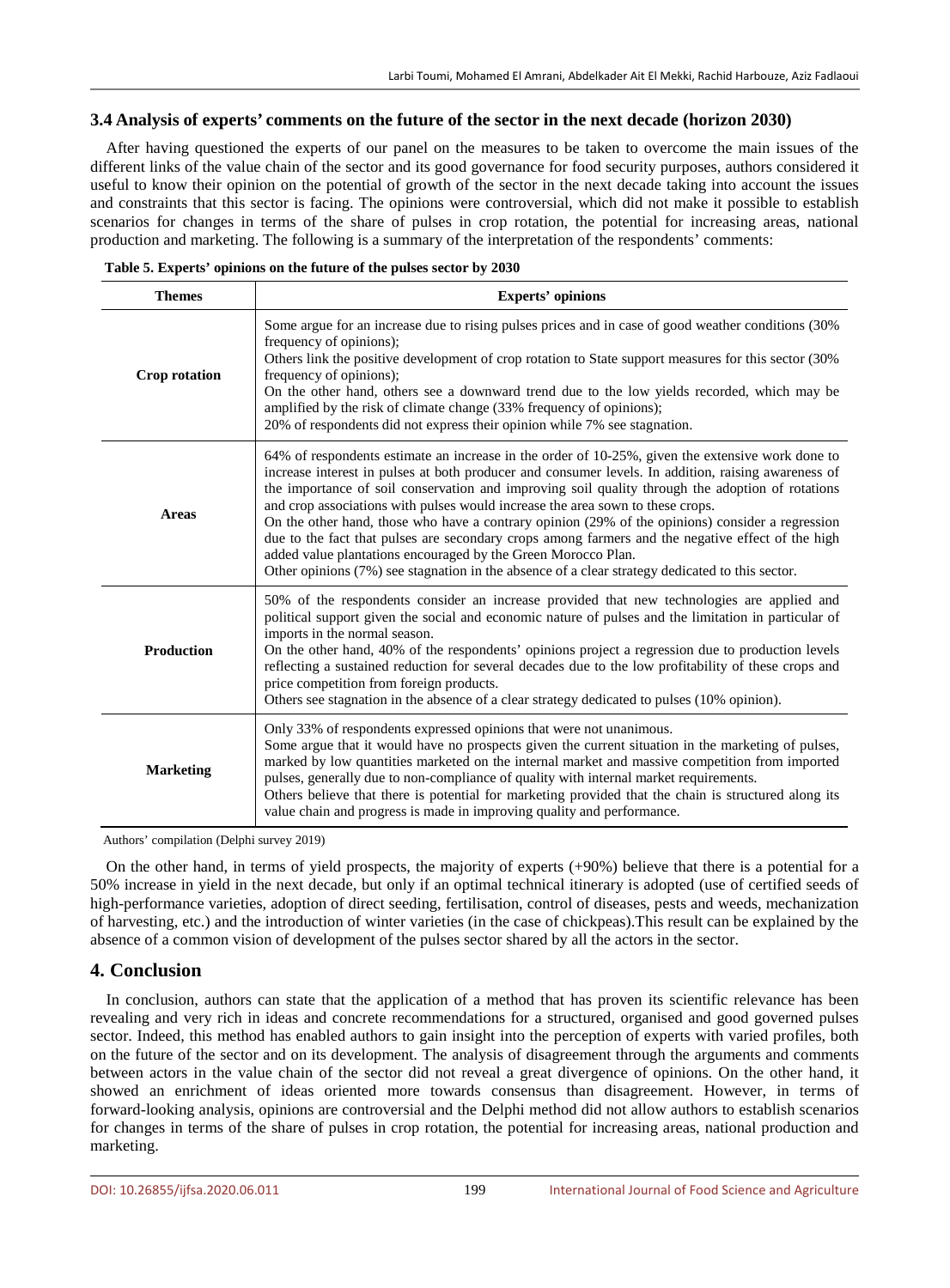Two main orientations emerge from the results of this research, namely:

- The structuring and good governance of the pulses sector through its various links of value chains for its organization and development;
- The need for a collective thinking between actors of the sector in order to respond to the main issues of the different links of the value chain of the sector and to lay the foundations for a common strategic vision of the sector and its implementation based on good governance that advocates coordination, information sharing, transparency and partnership between the actors upstream and downstream of the sector.

The proposals contributing to the structuring of the Moroccan's pluses sector and its good governance are interesting, where organisation and governance are largely lacking and impact on the country's food security in pulses. The results are therefore a commendable orientation for public policy decision-makers to re-launch this sector as a strategic sector. In the light of these results, authors believe that the emergence of a common strategy through a balanced professional and inter-professional dialogue between upstream and downstream actors of the sector should emerge from an organizational framework that Morocco offers through the law on the inter-profession, which unfortunately the pulses sector does not benefit from.

Also, the emergence of such a common strategy is a long process and requires learning and capacity building of the actors of the sector to use the tools for the production of knowledge and know-how around the sector within this organizational framework where good governance actions are shared and respected by all actors.

#### **References**

- [1] Arrach, R. and Fadlaoui, A. (2015). Activité sur les politiques publiques et leurs incidences sur le secteur des légumineuses alimentaires'. *Morocco-Indian for the Development of Food Legumes Initiative Rapport*, 1-40.
- [2] High Commission for Plan. (2019). Quelles perspectives pour la dépendance alimentaire du Maroc à l'horizon 2025. *Les brefs du Plan,* N°12-16 Décembre 2019, 1-3.
- [3] Laamari, A. (2015). Etude Données de base des Légumineuses alimentaires au Maroc: Analyse de l'offre, coûts de production et indicateurs de performance. *Morocco-Indian for the Development of Food Legumes Initiative Rapport*, 1-74.
- [4] African Development Bank Group. (2013). Development and Financing of Agricultural Value Chains (FCVA) for Export Competitiveness Improvement. *Document of the African Development Bank Group.* https://www.afdb.org/fileadmin/uploads/afdb/Documents/Project-and-Operations/Agricultural\_Value\_Chain\_Financing\_\_AVC F\_\_and\_Development\_for\_Enhanced\_Export\_Competitiveness.pdf.
- [5] Ashmore, R., Flanagan, T., Mcinnes, D. and Banks, D. (2016). The Delphi Method: methodological issues arising from a study examining factors influencing the publication or non-Publication of mental health nursing research. *Mental Health Review Journal*, 21(2), 85-94.
- [6] Ayala, J. C. and Manzano-Garcia, G. (2017). "Insufficiently Studied factors related to burnout in nursing: results from an e-Delphy study." *PLoS One*, 12(4): e 0175352, doi: 10.1371/journal.pone.0175352, 1-17.
- [7] Baillette, P., Fallery, B. and Girard, A. (2013). La méthode Delphi pour définir les accords et les controverses: applications à l'innovation dans la traçabilité et dans le e-recrutement. *18ème colloque de l'Association Informatique et Management (AIM)*, Lyon, France, 1-22.
- [8] FOCP, IAV Hassan II, ICARDA and INRA. (2015). India-Morocco Food Legumes Initiative: Increasing Food legumes production by small farmers to strengthen Food and Nutrition Security through adoption of improved technologies and governance with south-south cooperation, Project report, 1-88.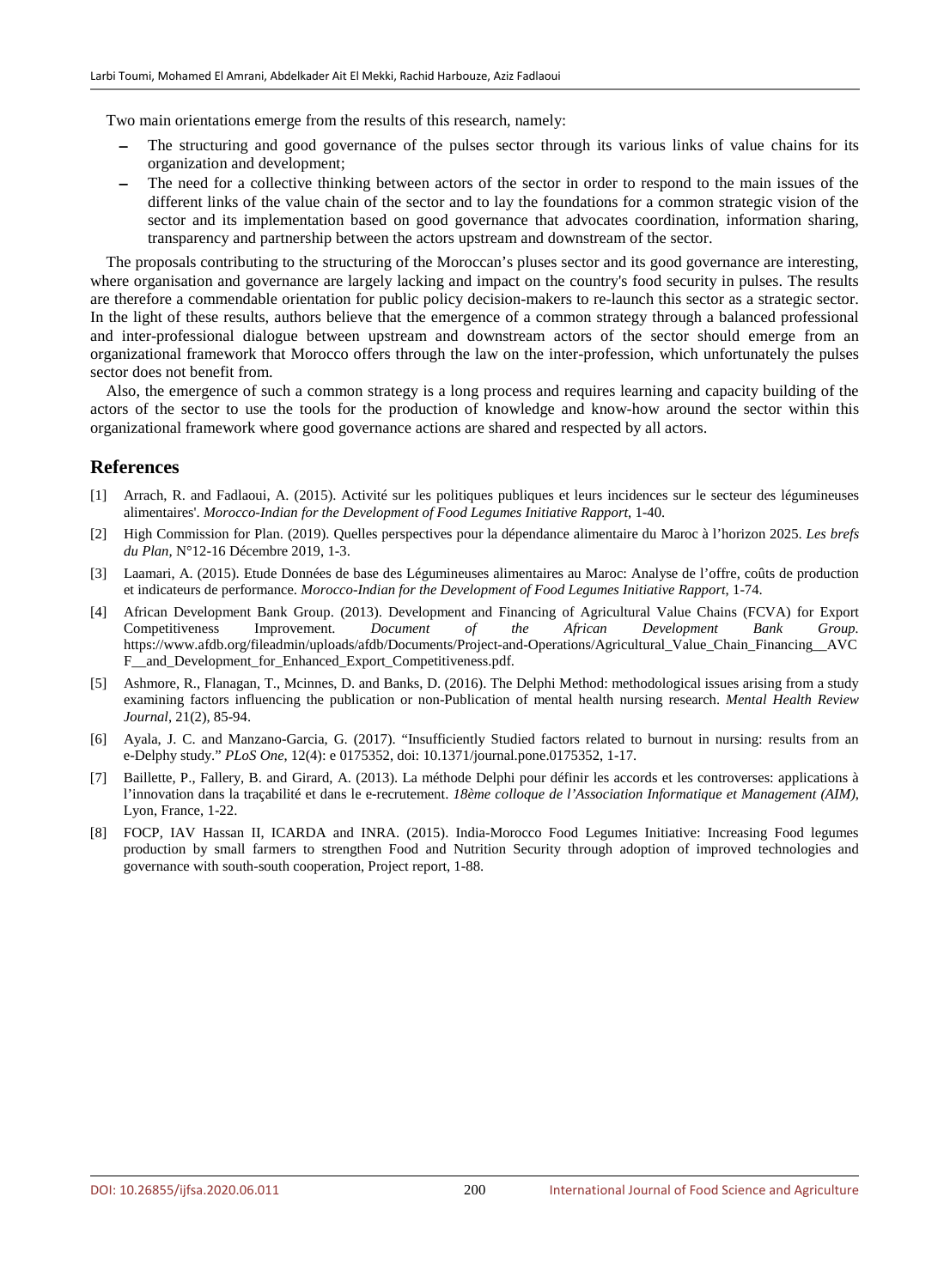| <b>Thematic dimensions</b>            | Proposals (items)                                                                                                                                                                                                          |
|---------------------------------------|----------------------------------------------------------------------------------------------------------------------------------------------------------------------------------------------------------------------------|
|                                       | 1. Land: status of land limits investment                                                                                                                                                                                  |
|                                       | 2. Prices and market conditions (multitude of players: intermediaries, importers, wholesalers)                                                                                                                             |
|                                       | 3. Lack of production technology (mechanization)                                                                                                                                                                           |
|                                       | 4. High labour costs                                                                                                                                                                                                       |
| <b>Global Diagnosis of the sector</b> | 5. Phytosanitary diseases                                                                                                                                                                                                  |
|                                       | 6. Weak producer organisation                                                                                                                                                                                              |
|                                       | 7. Competition from imported products                                                                                                                                                                                      |
|                                       | 8. Lack of funding                                                                                                                                                                                                         |
|                                       | 9. Strengthening of the Farm Advisory Board: Demonstration Trials and FFS                                                                                                                                                  |
|                                       | 10. Subsidy for the multiplication of certified seeds by producers                                                                                                                                                         |
| <b>Inputs/Seeds</b>                   | 11. Proximity of points of sale of certified seeds                                                                                                                                                                         |
|                                       | 12. Price accessibility of certified seeds                                                                                                                                                                                 |
|                                       | 13. Awareness of producers to organize collectively in cooperatives to reduce production costs<br>(collective purchase of inputs)                                                                                          |
| <b>Production costs</b>               | 14. Producers' use of sustainable good agricultural practices for the management of pulses<br>(direct sowing, long crop rotation, water and soil conservation, choice of varieties, etc.).                                 |
|                                       | 15. Mechanization of pulses handling operations                                                                                                                                                                            |
|                                       | 16. Awareness of the need to create producer associations around a national federation in order                                                                                                                            |
|                                       | to overcome the fragmentation of local supply.                                                                                                                                                                             |
|                                       | 17. Strengthening of producer organisations around subjects of common interest (management,<br>marketing, labelling, etc.) which can be dealt with collectively.                                                           |
| <b>Supply</b>                         | 18. Strengthening the circulationand sharing of information among value chain actors (product                                                                                                                              |
|                                       | origin)                                                                                                                                                                                                                    |
|                                       | 19. Development of partnerships between actors upstream and downstream of the sector for<br>the well-being of the consumer (quality and accessibility)                                                                     |
|                                       | 20. Grouping producers and industrialists around food-processing groups to form a negotiating<br>force:                                                                                                                    |
| Positioning of producers in the       | 21. Improvement of the internal and democratic governance of professional organizations<br>(Associations, Cooperatives, Groups of Economic Interest, Inter-professional Federations)                                       |
| <b>Value Chain</b>                    | 22. Strengthening the capacities of producers and professional organizations in management<br>and negotiation to assert their rights                                                                                       |
|                                       | 23. Professionalization of the negotiation process between actors in the value chain                                                                                                                                       |
|                                       | 24. Increase in the rate of use of certified seeds by producers                                                                                                                                                            |
|                                       | 25. Use of varietal choice with high production potential                                                                                                                                                                  |
| Production                            | 26. Encouraging and monitoring the technological transfer of the results of agricultural research<br>on food legumes to producers and enabling them to benefit from international practices and<br>progress in this sector |
|                                       | 27. Use of disease-resistant varieties                                                                                                                                                                                     |
|                                       | 28. Diversification of pulses products (flour, semolina, shelled, frozen, preserved, etc.) through<br>the development of new processing methods.                                                                           |
|                                       | 29. Strengthening of existing cleaning and grading operations to improve quality                                                                                                                                           |
| <b>Transformation/Valorisation</b>    | 30. Encouraging and incentivising producers for certification and labelling                                                                                                                                                |
|                                       | 31. Encouraging the development of storage systems to limit the fall in agricultural prices                                                                                                                                |
|                                       | during years of high production.                                                                                                                                                                                           |

# **Appendix. List of 40 proposals (items) by thematic dimension (1st round)**